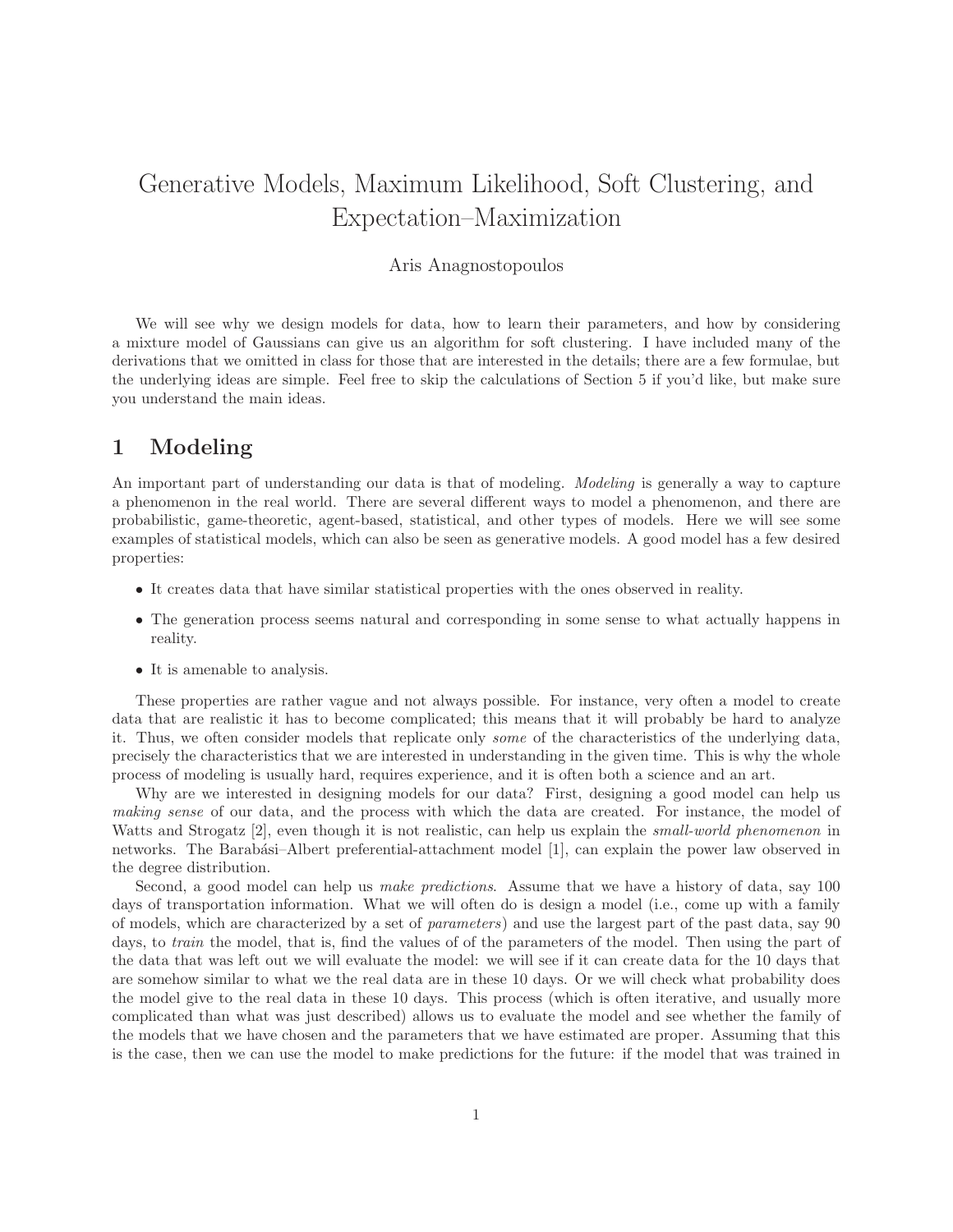90 days in the past is able to predict the last 10 days, then we assume (hope!) that it can predict the next 10 days as well. This of course requires several assumptions for our real-life scenarios.

Taking this one step further, we can now take decisions for the future. For instance, if the model predicts that we will have a lot of people wanting to go from Colosseum to San Peter's Cathedral, we can increase the number of buses that make this route.

Finally, a model can also be used to *design tools*. For instance, we will see that *pagerank*, the algorithm first used by Google (among many other features) to assign scores to web pages, is actually the value obtained in the random surfer model: In this model, we consider a user who visits pages and follows outgoing links randomly, whereas with some probability he stops and restarts browsing at a random page; then the pagerank score of a given web page  $p$  is the frequency, in the long term, that this user visit page  $p$ .

In the next section we will see some of the above concepts by considering a very simple model for modeling the height of a part of the population. This will bring us to the question of how we can learn the parameters of the model using maximum likelihood. Then, by generalizing this example and include heights of people from different parts of the population, we will introduce a more complicated model, which, in the process of learning its parameters will also allow us to perform soft clustering of the underlying data.

#### 2 A simple Gaussian model

To become familiar with some of the concepts of modeling, let us assume that we observe the heights of  $n$ Italian women. Let  $x_i$  be the height of the *i*th person. A reasonable model for such a population is the Gaussian model: we assume that each  $x_i$  is drawn by some Gaussian distribution with mean  $\mu$  and variance  $\sigma^2$ , each draw being independent. We can think that when "God" decides the height of the *i*th person, he picks a value  $x_i$  distributed according to a normal distribution  $\mathcal{N}(\mu, \sigma^2)$ . Define the entire set of data to be the vector  $\mathbf{x} = (x_1, x_2, \dots, x_n)$ .

Recall that the *Gaussian* or normal distribution, symbolized by  $\mathcal{N}(\mu, \sigma^2)$ , is the continuous probability distribution with range R and probability density function given by

$$
p(x) = \mathcal{N}(x; \mu, \sigma^2) \stackrel{\triangle}{=} \frac{e^{-\frac{(x-\mu)^2}{2\sigma^2}}}{\sqrt{2\pi\sigma^2}},
$$

where the meaning of  $\stackrel{\triangle}{=}$  is that we define  $\mathcal{N}(x;\mu,\sigma^2)$  to be the expression on the right. The expected value of the distribution is  $\mu$  and its variance is  $\sigma^2$ .

Recall that when we draw a value from a continuous probability distribution (a distribution whose *cumulative distribution function* (CDF) is continuous), the probability that we obtain a particular value  $x$  is 0. Thus, we can characterize the distribution by its *probability density function* (PDF), which can give us the probability that we obtain a value in a given interval  $[a, b]$ . The probability that we obtain a value in a very small interval  $\delta x$  around x is approximately equal to  $p(x)\delta x$ , and so—using the same approach that we use when we define integrals—the probability that we obtain a value in the range  $[a, b]$  is

$$
\mathbf{Pr}(x \in [a, b]) = \int_a^b p(x) \, dx.
$$

Nevertheless, it is often easy to think of  $p(x)$  as the likelihood that we will obtain the value x, and many of the properties that hold when we talk about probabilities of discrete random variables hold also for PDFs. For instance, if two random variables X, Y with a joint PDF  $p_{X,Y}(x, y)$  are independent, then we have that

$$
p_{X,Y}(x,y) = p_X(x)p_Y(y),
$$

where  $p_X(x)$  and  $p_Y(y)$  are the PDFs of the random variables X and Y, respectively.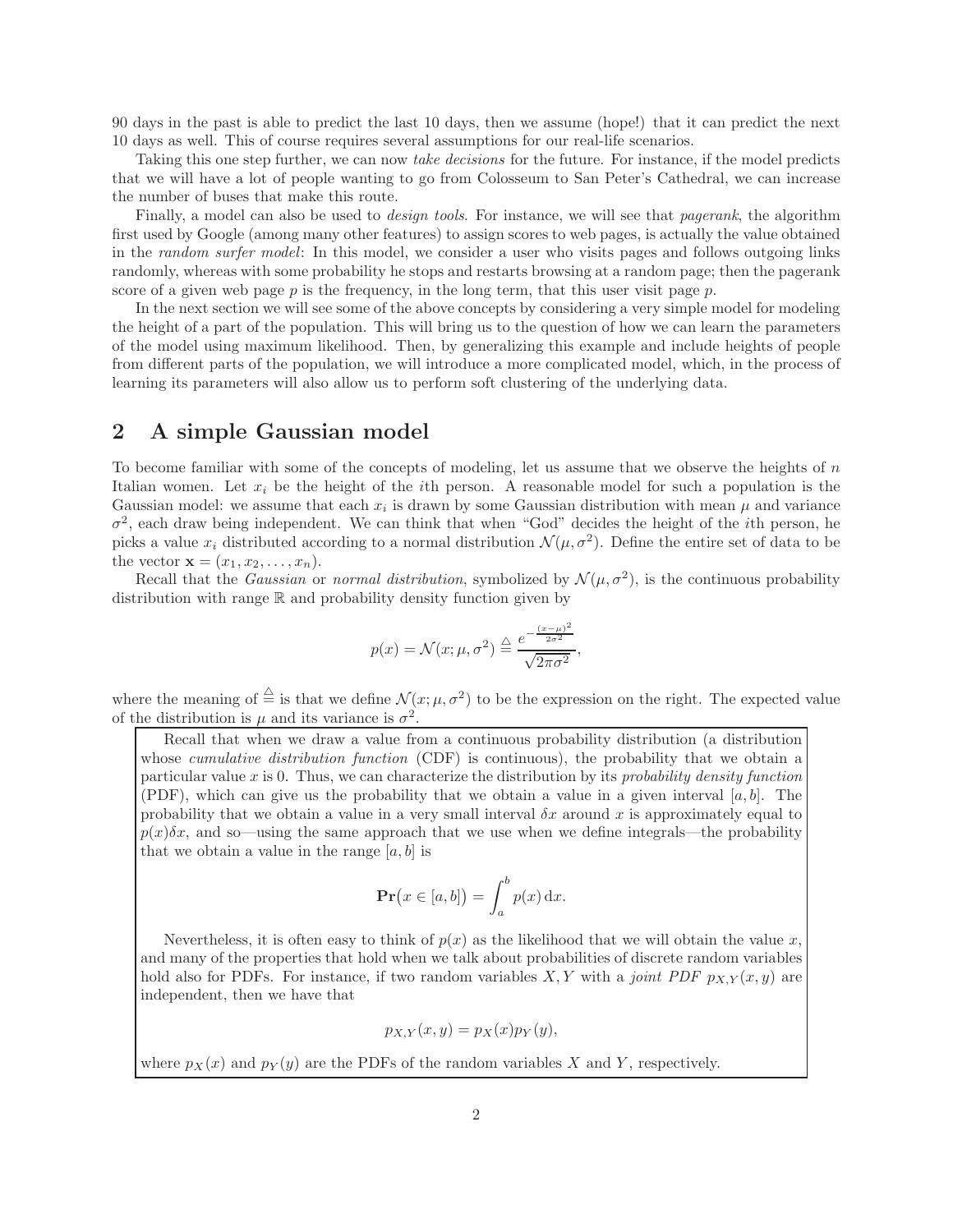We call the values  $\mu$  and  $\sigma^2$  the parameters of our model. Often we denote the collection of all our parameters with the vector  $\theta$ , so here we have  $\theta = (\mu, \sigma^2)$ .

Given the data and the model, a natural question is what are the best set of parameters for the data that we have. This is often called *fitting the model to the data*. There are different ways to define best, and in the next section we will see one of the most natural and most commonly used.

### 3 Maximum Likelihood

Assuming that the data came from a normal distribution  $\mathcal{N}(\mu, \sigma^2)$ , the likelihood that we observe point  $x_i$ is

$$
p_{\theta}(x_i) = \mathcal{N}(x_i; \mu, \sigma^2) = \frac{e^{-\frac{(x_i - \mu)^2}{2\sigma^2}}}{\sqrt{2\pi\sigma^2}},
$$

where we have put as a subscript  $\theta$  to make explicit the dependence on the parameters  $\theta = (\mu, \sigma^2)$ .

Assuming also that all the  $x_i$ s are jointly independent, we have that the likelihood that we observe the values  $x_1, x_2, \ldots, x_n$  is

$$
\prod_{i=1}^{n} p_{\theta}(x_i) = \prod_{i=1}^{n} \frac{e^{-\frac{(x_i - \mu)^2}{2\sigma^2}}}{\sqrt{2\pi\sigma^2}}.
$$

Note that this expression is a function of the data  $\mathbf{x} = (x_1, \ldots, x_n)$  and of the parameters of the model  $\theta = (\mu, \sigma^2)$ . Because the data are given and because we want to find the best value for  $\theta$ , we can see it as a function of  $\theta$ . We thus, define the *likelihood function*  $L(\theta; \mathbf{x})$  as

$$
L(\boldsymbol{\theta}; \mathbf{x}) = L((\mu, \sigma^2); \mathbf{x}) \stackrel{\triangle}{=} \prod_{i=1}^n p_{\boldsymbol{\theta}}(x_i).
$$

Therefore, the likelihood function tells us what is the likelihood that we observe the data for a given set of model parameters  $\theta$ .

The maximum-likelihood approach to finding the best model is to find the value  $\hat{\theta} = (\hat{\mu}, \hat{\sigma}^2)$  that maximizes  $L(\theta; x)$ . In some sense it is the most probable model for the given data, among all the models of the family that we have selected (here, a Gaussian distribution).

It turns out that instead of maximizing  $L(\theta; x)$ , it is more convenient to maximize its logarithm. Thus, we define the log-likelihood function

$$
LL(\boldsymbol{\theta}; \mathbf{x}) \stackrel{\triangle}{=} \ln(L(\boldsymbol{\theta}; \mathbf{x})),
$$

and we try to maximize this one. Because  $\ln(\cdot)$  is an increasing function, the values  $\hat{\theta}$  that maximize  $LL(\theta; x)$ are the values that maximize  $L(\theta; x)$ . In our case we have:

$$
LL(\theta; \mathbf{x}) = \ln \left( \prod_{i=1}^{n} \frac{e^{-\frac{(x_i - \mu)^2}{2\sigma^2}}}{\sqrt{2\pi\sigma^2}} \right)
$$
  
= 
$$
\sum_{i=1}^{n} \ln \left( \frac{e^{-\frac{(x_i - \mu)^2}{2\sigma^2}}}{\sqrt{2\pi\sigma^2}} \right)
$$
  
= 
$$
\sum_{i=1}^{n} \left( -\frac{1}{2} \ln(2\pi\sigma^2) + \ln \left( e^{-\frac{(x_i - \mu)^2}{2\sigma^2}} \right) \right)
$$
  
= 
$$
\sum_{i=1}^{n} \left( -\frac{1}{2} \ln(2\pi) - \frac{1}{2} \ln \sigma^2 - \frac{(x_i - \mu)^2}{2\sigma^2} \right)
$$
  
= 
$$
-\sum_{i=1}^{n} \frac{(x_i - \mu)^2}{2\sigma^2} - \frac{n}{2} \ln \sigma^2 - \frac{n}{2} \ln(2\pi).
$$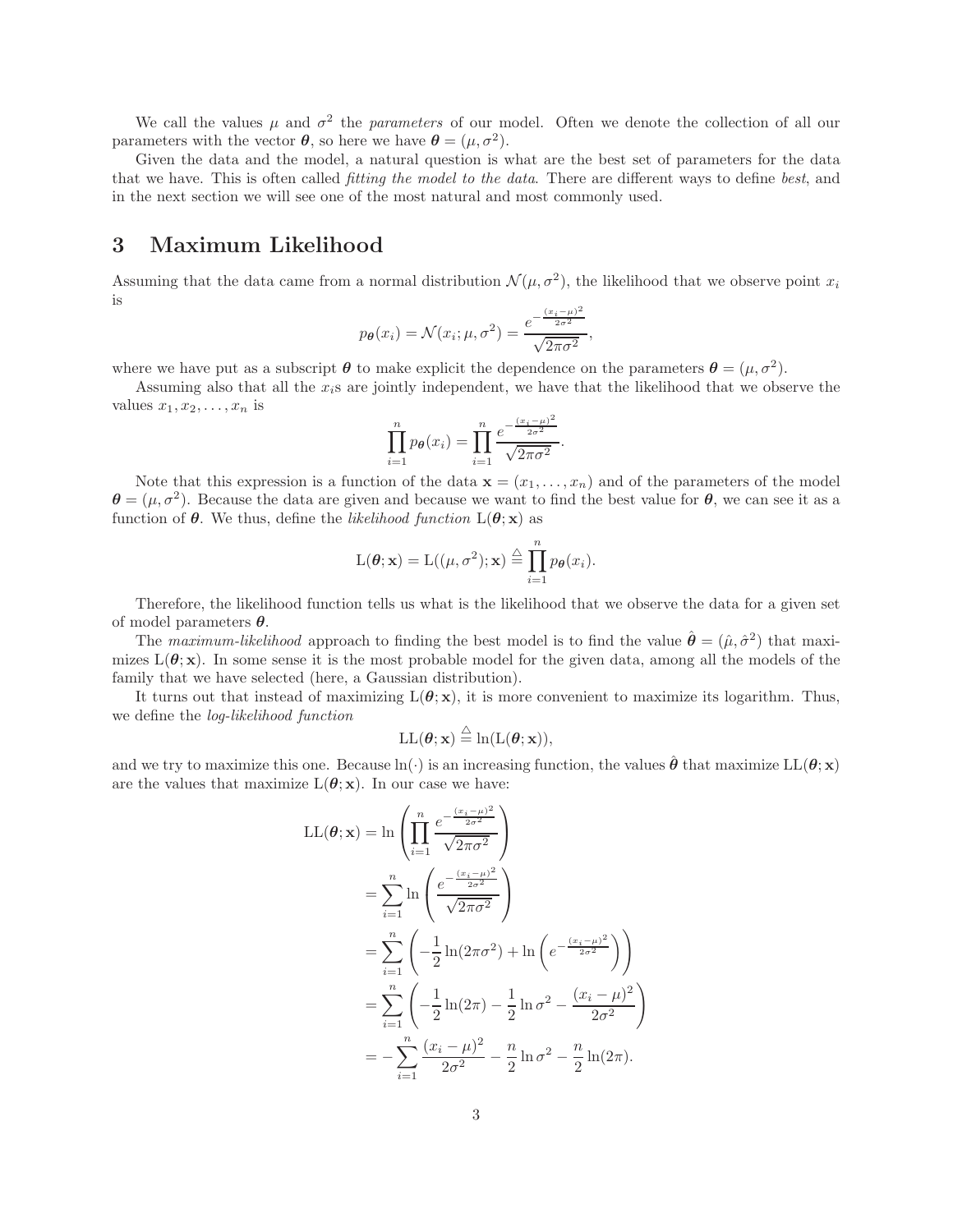To find where  $LL((\mu, \sigma^2); \mathbf{x})$  attains its maximum, we set the partial derivatives with respect to  $\mu$  and  $\sigma^2$ equal to 0. Then we obtain

$$
\frac{\partial LL}{\partial \mu} = 0,
$$

or, equivalently,

$$
-\sum_{i=1}^{n} \frac{\partial}{\partial \mu} \frac{(x_i - \mu)^2}{2\sigma^2} = 0
$$

$$
\sum_{i=1}^{n} \frac{(x_i - \mu)}{\sigma^2} = 0
$$

$$
\sum_{i=1}^{n} x_i - n\mu = 0
$$

$$
\mu = \frac{1}{n} \sum_{i=1}^{n} x_i,
$$

and

$$
\frac{\partial LL}{\partial \sigma^2} = 0,
$$

or,

$$
-\sum_{i=1}^{n} \frac{\partial}{\partial \sigma^2} \frac{(x_i - \mu)^2}{2\sigma^2} - \frac{\partial}{\partial \sigma^2} \frac{n}{2} \ln \sigma^2 = 0
$$

$$
\sum_{i=1}^{n} \frac{(x_i - \mu)^2}{2(\sigma^2)^2} - \frac{n}{2\sigma^2} = 0
$$

$$
\sum_{i=1}^{n} \frac{(x_i - \mu)^2}{\sigma^2} - n = 0
$$

$$
\sigma^2 = \frac{1}{n} \sum_{i=1}^{n} (x_i - \mu)^2.
$$

These give what we expect, that the best values for the model's mean

$$
\hat{\mu} = \frac{1}{n} \sum_{i=1}^{n} x_i
$$

and variance

$$
\hat{\sigma}^2 = \frac{1}{n} \sum_{i=1}^n (x_i - \mu)^2
$$

equal the sample mean and variance, respectively. (Actually, to show that it is a maximum and not a minimum or a saddle point, we have to check that the determinant of the Hessian matrix is positive and so on; check your multi-variable calculus books, if interested.)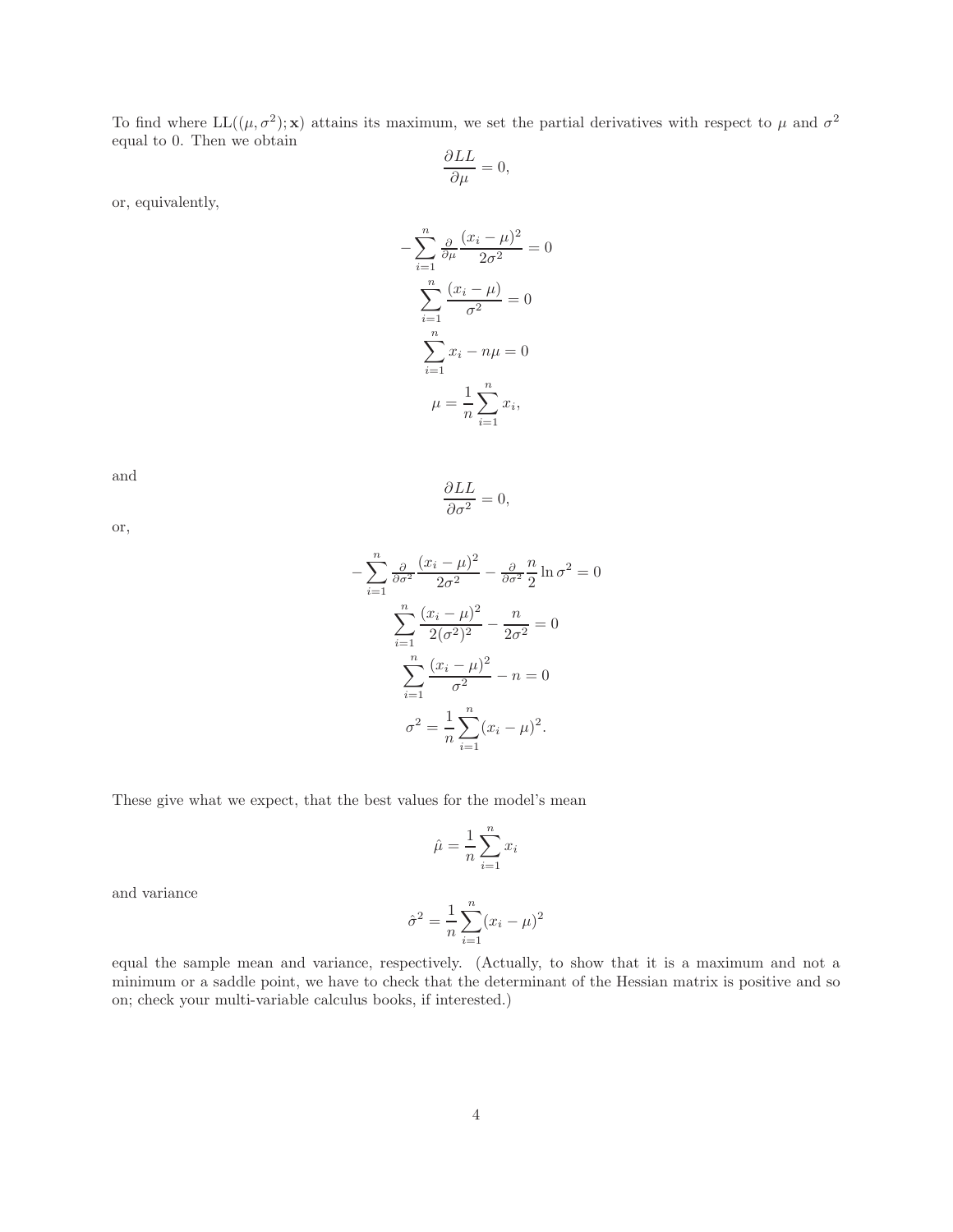### 4 Gaussian Mixture Model and Soft Clustering

Now we will see how, using the ideas of the previous section, we can soft cluster a dataset. When we soft cluster a dataset, instead of assigning each point to a cluster, we give to each point for every cluster a probability that it belongs to that cluster.

Assume that we have a population of  $n$  women who are either from Italy or from China, and whose weights are given, as before, by a vector  $\mathbf{x} = (x_1, x_2, \dots, x_n)$ . We would like to try to cluster them based on their height. We will do this by using a more complicated model for generating the data, which will be a mixture of Gaussian distributions. The data-generation process for a height  $x_i$  has two steps:

- 1. We flip a biased coin and with probability  $\pi_I$  we choose to have an Italian woman and with probability  $\pi_{\rm C}$  a Chinese one.
- 2. If the coin selected an Italian woman, then we choose the height  $x_i$  distributed as  $\mathcal{N}(\mu_I, \sigma_I^2)$ . If the coin selected a Chinese one, then we choose the height  $x_i$  distributed as  $\mathcal{N}(\mu_{\rm C}, \sigma_{\rm C}^2)$ .

All the choices are mutually independent. In the above model we have six parameters  $\boldsymbol{\theta} = \{\pi_I, \pi_C, \mu_I, \sigma_I^2, \mu_C, \sigma_C^2\}$ , and we have the constraint that  $\pi_I + \pi_C = 1$ , so that the coin flip at the first step be properly defined.

Given this model, it is natural to ask the same question as before: what is the best value of  $\theta$ ? We will try to apply again the maximum-likelihood approach. For this it is convenient to define the hidden or latent random variable  $Z_i$  as

$$
Z_i = \begin{cases} \mathbf{I} & \text{if the } i\text{th person is Italian, and} \\ \mathbf{C} & \text{if the } i\text{th person is Chinese.} \end{cases}
$$

We have

$$
p_{\theta}(x_i) = \mathbf{Pr}(Z_i = \mathbf{I}) \cdot p_{\theta}(x_i | Z_i = \mathbf{I}) + \mathbf{Pr}(Z_i = \mathbf{C}) \cdot p_{\theta}(x_i | Z_i = \mathbf{C})
$$

$$
= \pi_1 \cdot \frac{e^{-\frac{(x_i - \mu_1)^2}{2\sigma_1^2}}}{\sqrt{2\pi\sigma_1^2}} + \pi_{\mathbf{C}} \cdot \frac{e^{-\frac{(x_i - \mu_{\mathbf{C}})^2}{2\sigma_{\mathbf{C}}^2}}}{\sqrt{2\pi\sigma_{\mathbf{C}}^2}}
$$

$$
= \pi_1 \cdot \mathcal{N}(x_i; \mu_1, \sigma_1^2) + \pi_{\mathbf{C}} \cdot \mathcal{N}(x_i; \mu_{\mathbf{C}}, \sigma_{\mathbf{C}}^2).
$$

As before, using the fact that the different  $x_i$ s are independent, we have that the likelihood function is

$$
L(\boldsymbol{\theta}; \mathbf{x}) = \prod_{i=1}^{n} \left( \pi_{I} \cdot \mathcal{N}(x_{i}; \mu_{I}, \sigma_{I}^{2}) + \pi_{C} \cdot \mathcal{N}(x_{i}; \mu_{C}, \sigma_{C}^{2}) \right),
$$

and we can also consider the log-likelihood function,

$$
LL(\boldsymbol{\theta}; \mathbf{x}) = \sum_{i=1}^{n} \ln \left( \pi_{I} \cdot \mathcal{N}(x_{i}; \mu_{I}, \sigma_{I}^{2}) + \pi_{C} \cdot \mathcal{N}(x_{i}; \mu_{C}, \sigma_{C}^{2}) \right)
$$

$$
= \sum_{i=1}^{n} \ln \left( \pi_{I} \cdot \frac{e^{-\frac{(x_{i} - \mu_{I})^{2}}{2\sigma_{I}^{2}}} \sqrt{2\pi\sigma_{I}^{2}} + \pi_{C} \cdot \frac{e^{-\frac{(x_{i} - \mu_{C})^{2}}{2\sigma_{C}^{2}}}}{\sqrt{2\pi\sigma_{C}^{2}}} \right).
$$
(1)

This is much harder to analyze than before because the sum prevents the logarithm to be applied to the exponentials and we cannot obtain a closed formula. In principle we can try to maximize it numerically, and, indeed, this is the approach used sometimes. In the next section we will introduce an alternative method, which can be used with mixture models and more generally when we have to infer the parameters of a model that contains latent variables.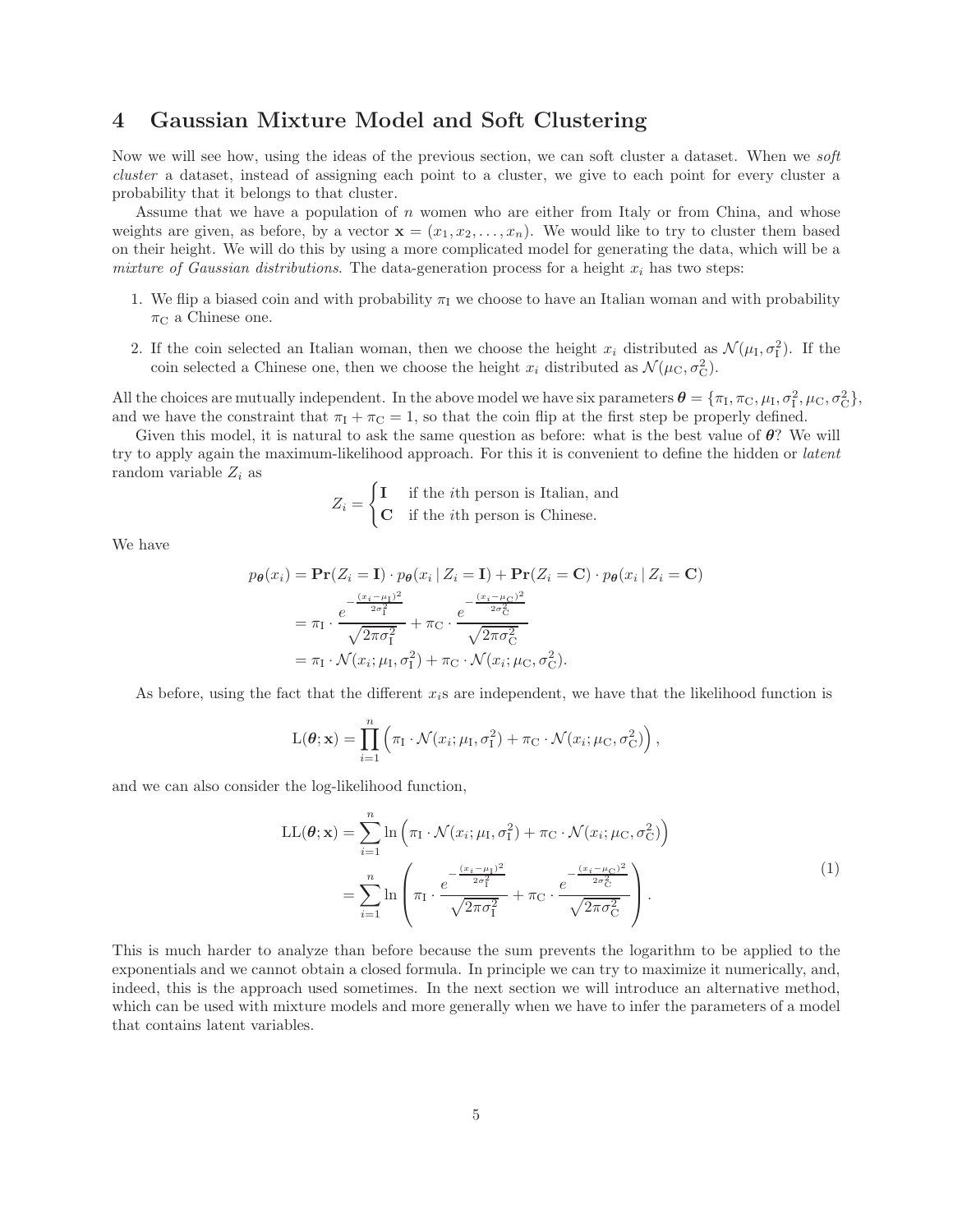## 5 Expectation–Maximization for Gaussian Mixtures and Soft Clustering

As we will see, we will be able to infer the values of the parameters with an algorithm similar to k-means. For those interested in the details I have included the calculations. They are actually a bit pedantic, but if you follow them slowly not too hard. Nevertheless, feel free to skip them if you want but make sure that you understand the high-level idea.

But first, let us assume that we knew the parameter vector  $\theta$ . We will now see how, using these values, we could create a soft clustering. This means, that for every value  $x_i$  we will compute probabilities  $\Pr(Z_i = I | X_i = x_i)$  and  $\Pr(Z_i = C | X_i = x_i)$ , which represent the probability that the *i*th person is Italian and Chinese, respectively, conditional that their weight is  $x_i$ . (We define the random variable  $X_i$  to be the height of the *i*th person when we create the data with our model.) Note that we condition on an event with probability 0, which, even though we have not defined it for discrete probability spaces, is fine but needs some technical work. Nevertheless, by some hand-waving arguments we can chose a very small value  $\delta > 0$ and we have:

$$
\begin{split}\n\mathbf{Pr}(Z_i = \mathbf{I} \mid X_i = x_i) &\stackrel{(a)}{\approx} \mathbf{Pr}(Z_i = \mathbf{I} \mid x_i - \delta \le X_i \le x_i + \delta) \\
&= \frac{\mathbf{Pr}(Z_i = \mathbf{I}, x_i - \delta \le X_i \le x_i + \delta)}{\mathbf{Pr}(x_i - \delta \le X_i \le x_i + \delta)} \\
&= \frac{\mathbf{Pr}(x_i - \delta \le X_i \le x_i + \delta \mid Z_i = \mathbf{I}) \cdot \mathbf{Pr}(Z_i = \mathbf{I})}{\mathbf{Pr}(x_i - \delta \le X_i \le x_i + \delta)} \\
&= \frac{\mathbf{Pr}(x_i - \delta \le X_i \le x_i + \delta \mid Z_i = \mathbf{I}) \cdot \mathbf{Pr}(Z_i = \mathbf{I})}{\mathbf{Pr}(x_i - \delta \le X_i \le x_i + \delta \mid Z_i = \mathbf{I}) \cdot \mathbf{Pr}(Z_i = \mathbf{I}) \cdot \mathbf{Pr}(Z_i = \mathbf{I})} \\
&\stackrel{(b)}{\approx} \frac{2\delta \cdot p_{\theta}(x_i \mid Z_i = \mathbf{I}) \cdot \mathbf{Pr}(Z_i = \mathbf{I})}{\mathbf{Pr}(Z_i = \mathbf{I}) \cdot \mathbf{Pr}(Z_i = \mathbf{I})} \\
&= \frac{p_{\theta}(x_i \mid Z_i = \mathbf{I}) \cdot \mathbf{Pr}(Z_i = \mathbf{I}) + 2\delta \cdot p_{\theta}(x_i \mid Z_i = \mathbf{C}) \cdot \mathbf{Pr}(Z_i = \mathbf{I})}{p_{\theta}(x_i \mid Z_i = \mathbf{I}) \cdot \pi_{\mathbf{I}} + p_{\theta}(x_i \mid Z_i = \mathbf{C}) \cdot \pi_{\mathbf{C}}},\n\end{split}
$$

where in (a) we approximate the probability that  $X_i = x_i$  with the probability that  $X_i$  falls in a tiny interval of length  $2\delta$  around  $x_i$ , in (b) we approximate this probability with  $2\delta$  times its PDF at the center of the interval, whereas in the equations in-between we use the definition of conditional expectation. (We are proving Bayes' rule, which we saw when we talked about the Na¨ıve Bayes classifier.) Actually, by taking the limit  $\delta \to 0$ , the above approximations hold with equality, and so we have

$$
\gamma_{i,\mathrm{I}} \stackrel{\triangle}{=} \mathbf{Pr}(Z_i = \mathbf{I} | X_i = x_i) = \frac{p_{\boldsymbol{\theta}}(x_i | Z_i = \mathbf{I}) \cdot \pi_{\mathrm{I}}}{p_{\boldsymbol{\theta}}(x_i | Z_i = \mathbf{I}) \cdot \pi_{\mathrm{I}} + p_{\boldsymbol{\theta}}(x_i | Z_i = \mathbf{C}) \cdot \pi_{\mathrm{C}}}
$$
\n
$$
= \frac{\pi_{\mathrm{I}} \cdot \mathcal{N}(x_i; \mu_{\mathrm{I}}, \sigma_1^2)}{\pi_{\mathrm{I}} \cdot \mathcal{N}(x_i; \mu_{\mathrm{I}}, \sigma_1^2) + \pi_{\mathrm{C}} \cdot \mathcal{N}(x_i; \mu_{\mathrm{C}}, \sigma_{\mathrm{C}}^2)},
$$
\n(2)

because, assuming that the person is Italian, her height is distributed according to  $\mathcal{N}(\mu_I, \sigma_I^2)$ :

$$
p_{\theta}(x_i | Z_i = \mathbf{I}) = \mathcal{N}(x_i; \mu_{\text{I}}, \sigma_{\text{I}}^2) = \frac{e^{-\frac{(x_i - \mu_{\text{I}})^2}{2\sigma_{\text{I}}^2}}}{\sqrt{2\pi\sigma_{\text{I}}^2}}.
$$

Notice that if we know  $\boldsymbol{\theta}$  we can compute exactly the probability  $\gamma_{i,1} = \Pr(Z_i = I | X_i = x_i)$ . Likewise, we can compute

$$
\gamma_{i,\mathrm{C}} \stackrel{\triangle}{=} \mathbf{Pr}(Z_i = \mathbf{C} \mid X_i = x_i) = \frac{\pi_{\mathrm{C}} \cdot \mathcal{N}(x_i; \mu_{\mathrm{C}}, \sigma_{\mathrm{C}}^2)}{\pi_{\mathrm{I}} \cdot \mathcal{N}(x_i; \mu_{\mathrm{I}}, \sigma_{\mathrm{I}}^2) + \pi_{\mathrm{C}} \cdot \mathcal{N}(x_i; \mu_{\mathrm{C}}, \sigma_{\mathrm{C}}^2)}.
$$
\n(3)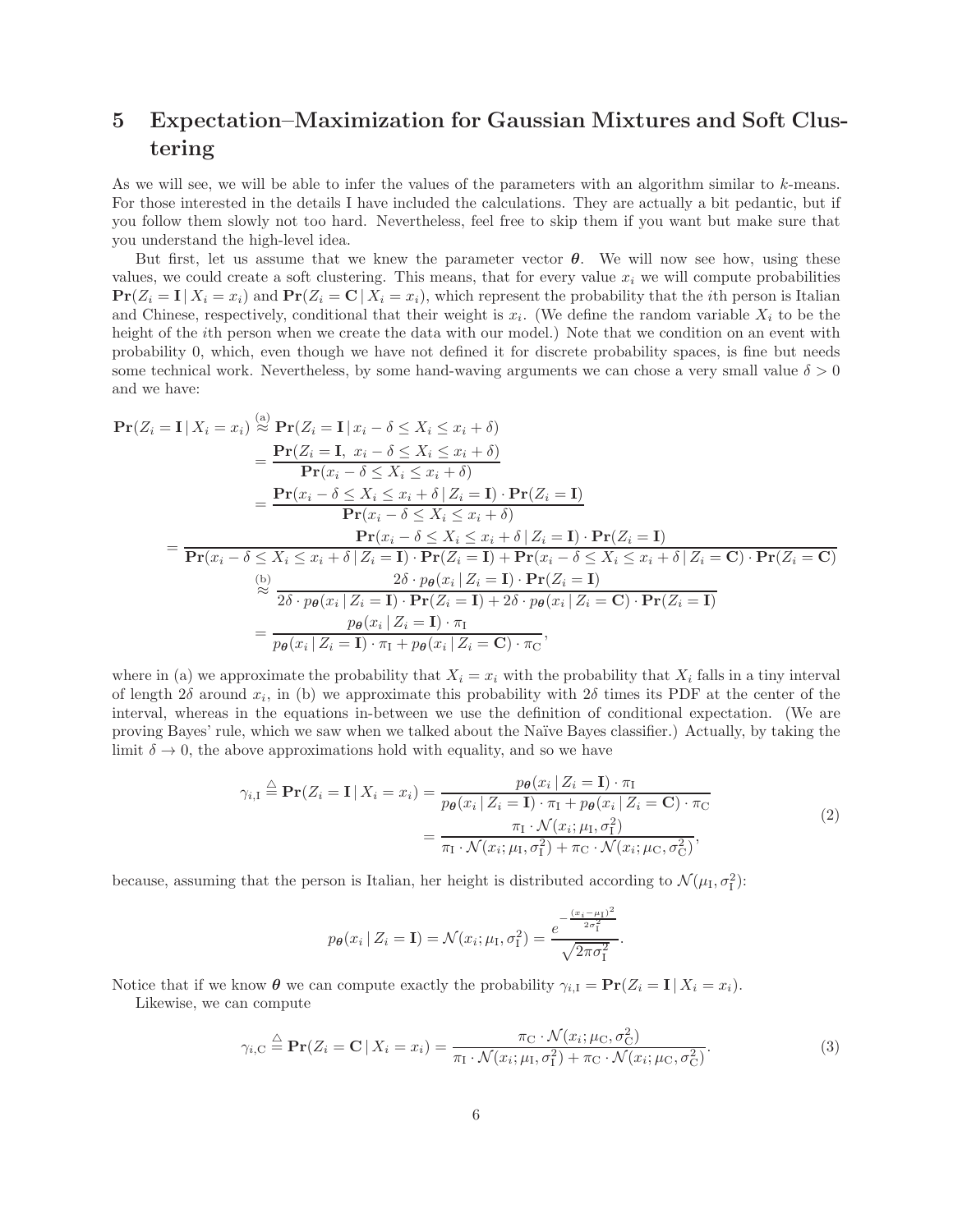Therefore, if we fix the parameters of the model  $\theta$ , we can assign a probability for height  $x_i$  to be an Italian or a Chinese person, and this assignment induces a soft clustering.

Now we will look at the inverse question: Assume that we know the probabilities  $\gamma_{i,1}$  and  $\gamma_{i,C}$ . How can we compute the best value  $\theta$ ? We will try to maximize the log-likelihood function of Equation (1) as we did in Section 3. First we set the partial derivative with respect to  $\mu_I$  equal to 0:

$$
0 = \frac{\partial LL}{\partial \mu_I}
$$
  
= 
$$
\sum_{i=1}^n \frac{\pi_I \cdot \mathcal{N}(x_i; \mu_I, \sigma_I^2)}{\pi_I \cdot \mathcal{N}(x_i; \mu_I, \sigma_I^2) + \pi_C \cdot \mathcal{N}(x_i; \mu_C, \sigma_C^2)} \cdot \frac{x_i - \mu_I}{\sigma_I^2}
$$
  
= 
$$
\sum_{i=1}^n \gamma_{i, I} \cdot \frac{x_i - \mu_I}{\sigma_I^2},
$$

which gives

$$
\mu_{\rm I} = \frac{\sum_{i=1}^{n} \gamma_{i,\rm I} x_i}{\sum_{i=1}^{n} \gamma_{i,\rm I}}.
$$
\n(4)

Similarly we get

$$
\mu_{\mathcal{C}} = \frac{\sum_{i=1}^{n} \gamma_{i,\mathcal{C}} x_i}{\sum_{i=1}^{n} \gamma_{i,\mathcal{C}}}. \tag{5}
$$

Setting the derivative with respect to  $\sigma_{\text{I}}^2$  equal to 0 we obtain:

$$
0 = \frac{\partial L}{\partial \sigma_{1}^{2}}
$$
\n
$$
= \sum_{i=1}^{n} \frac{1}{\pi_{I} \cdot \mathcal{N}(x_{i}; \mu_{I}, \sigma_{I}^{2}) + \pi_{C} \cdot \mathcal{N}(x_{i}; \mu_{C}, \sigma_{C}^{2})} \cdot \frac{\pi_{I}}{2\pi \sigma_{I}^{2}} \left( e^{-\frac{(x_{i} - \mu_{I})^{2}}{2\sigma_{I}^{2}}} (- (x_{i} - \mu_{I})^{2}) (-\frac{1}{2(\sigma_{I}^{2})^{2}}) \sqrt{2\pi \sigma_{I}^{2}} - e^{-\frac{(x_{i} - \mu_{I})^{2}}{2\sigma_{I}^{2}}} \frac{\sqrt{2\pi}}{2\sqrt{\sigma_{I}^{2}}} \right)
$$
\n
$$
= \sum_{i=1}^{n} \gamma_{i, I} \cdot \frac{\sqrt{2\pi}}{4\pi \sigma_{I}^{2}} \left( (x_{i} - \mu_{I})^{2} \frac{1}{(\sigma_{I}^{2})^{2}} \sqrt{\sigma_{I}^{2}} - \frac{1}{\sqrt{\sigma_{I}^{2}}} \right)
$$
\n
$$
= \sum_{i=1}^{n} \gamma_{i, I} \cdot \frac{\sqrt{2\pi} \sqrt{\sigma_{I}^{2}}}{4\pi \sigma_{I}^{4}} \left( (x_{i} - \mu_{I})^{2} \frac{1}{\sigma_{I}^{2}} - 1 \right),
$$

which gives

$$
\sigma_{\rm I}^2 = \frac{\sum_{i=1}^n \gamma_{i,\rm I} \cdot (x_i - \mu_{\rm I})^2}{\sum_{i=1}^n \gamma_{i,\rm I}} \tag{6}
$$

and, similarly,

$$
\sigma_{\rm C}^2 = \frac{\sum_{i=1}^n \gamma_{i,\rm C} \cdot (x_i - \mu_{\rm C})^2}{\sum_{i=1}^n \gamma_{i,\rm C}}.
$$
\n(7)

Finally, because of the constraint  $\pi_I + \pi_C = 1$ , to maximize  $LL(\theta; x)$  with respect to  $\pi_I$  we will use the technique of Lagrange multipliers (check your optimization books for details, if interested). We add the constraint to the objective multiplied by  $\lambda$  and we try to maximize

 $LL(\theta; x) + \lambda(\pi_I + \pi_C - 1).$ 

Setting the derivative with respect to  $\pi_I$  equal to 0 we get:

$$
0 = \frac{\partial}{\partial \pi_1} \left( \mathbf{LL}(\boldsymbol{\theta}; \mathbf{x}) + \lambda (\pi_1 + \pi_{\mathbf{C}} - 1) \right)
$$
  
= 
$$
\sum_{i=1}^n \frac{\mathcal{N}(x_i; \mu_{\mathbf{I}}, \sigma_{\mathbf{I}}^2)}{\pi_{\mathbf{I}} \cdot \mathcal{N}(x_i; \mu_{\mathbf{I}}, \sigma_{\mathbf{I}}^2) + \pi_{\mathbf{C}} \cdot \mathcal{N}(x_i; \mu_{\mathbf{C}}, \sigma_{\mathbf{C}}^2)} + \lambda.
$$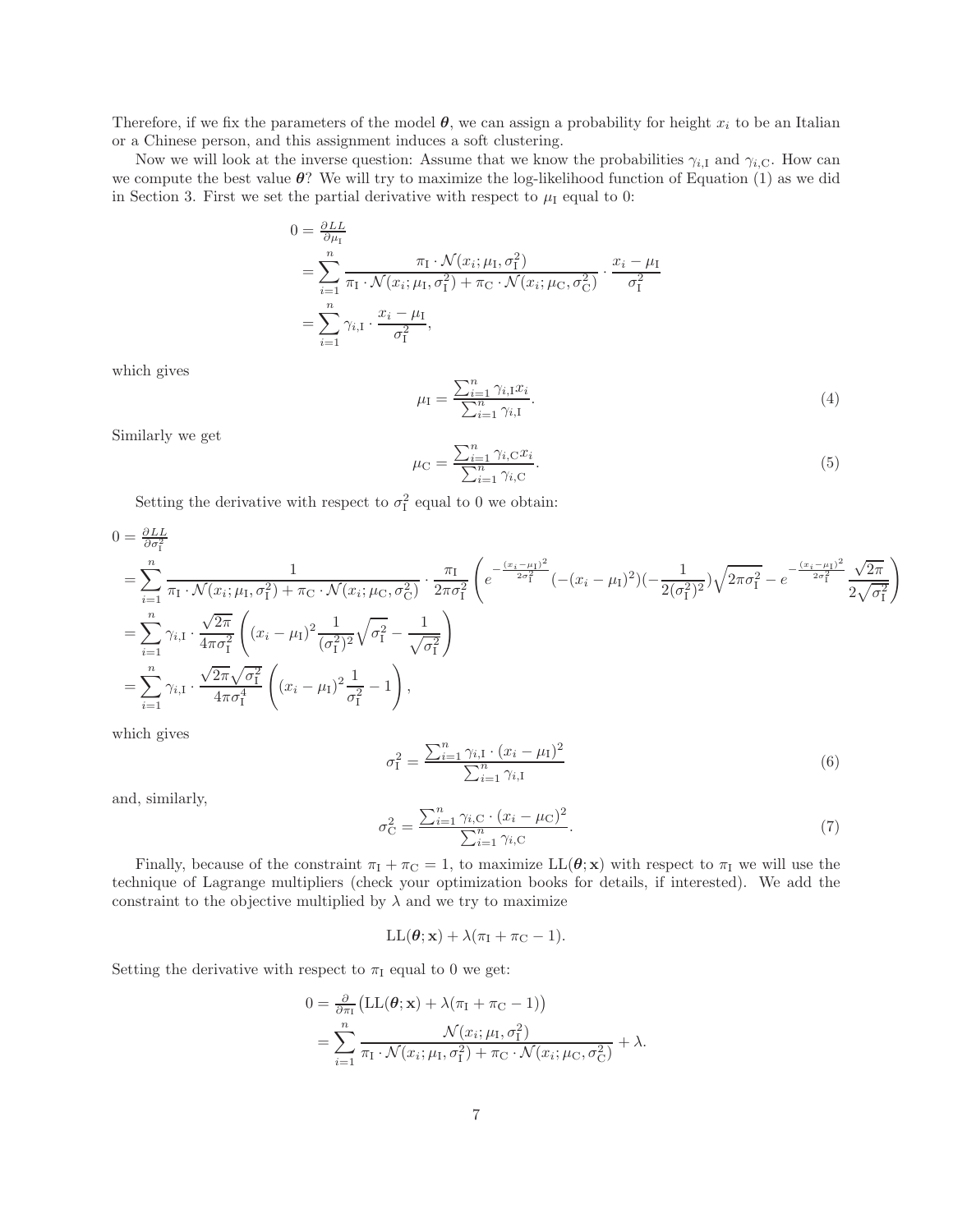To compute the value  $\lambda$  we will use the constraint  $\pi_1 + \pi_0 = 1$ . Multiplying the above by  $\pi_1$  gives

$$
\lambda \cdot \pi_{\mathcal{I}} = -\sum_{i=1}^{n} \pi_{\mathcal{I}} \frac{\mathcal{N}(x_i; \mu_{\mathcal{I}}, \sigma_{\mathcal{I}}^2)}{\pi_{\mathcal{I}} \cdot \mathcal{N}(x_i; \mu_{\mathcal{I}}, \sigma_{\mathcal{I}}^2) + \pi_{\mathcal{C}} \cdot \mathcal{N}(x_i; \mu_{\mathcal{C}}, \sigma_{\mathcal{C}}^2)} = -\sum_{i=1}^{n} \gamma_{i, \mathcal{I}}.
$$
\n(8)

With the same approach we have

$$
\lambda \cdot \pi_{\mathcal{C}} = -\sum_{i=1}^{n} \pi_{\mathcal{C}} \frac{\mathcal{N}(x_i; \mu_{\mathcal{C}}, \sigma_{\mathcal{C}}^2)}{\pi_{\mathcal{I}} \cdot \mathcal{N}(x_i; \mu_{\mathcal{I}}, \sigma_{\mathcal{I}}^2) + \pi_{\mathcal{C}} \cdot \mathcal{N}(x_i; \mu_{\mathcal{C}}, \sigma_{\mathcal{C}}^2)} = -\sum_{i=1}^{n} \gamma_{i,\mathcal{C}}.
$$
\n(9)

Summing the two constraints and using that  $\pi_I + \pi_C = 1$  gives

$$
\lambda = -\left(\sum_{i=1}^{n} \pi_1 \frac{\mathcal{N}(x_i; \mu_1, \sigma_1^2)}{\pi_1 \cdot \mathcal{N}(x_i; \mu_1, \sigma_1^2) + \pi_{\rm C} \cdot \mathcal{N}(x_i; \mu_{\rm C}, \sigma_{\rm C}^2)} + \sum_{i=1}^{n} \pi_{\rm C} \frac{\mathcal{N}(x_i; \mu_{\rm C}, \sigma_{\rm C}^2)}{\pi_1 \cdot \mathcal{N}(x_i; \mu_1, \sigma_1^2) + \pi_{\rm C} \cdot \mathcal{N}(x_i; \mu_{\rm C}, \sigma_{\rm C}^2)}\right)
$$
  
= 
$$
-\sum_{i=1}^{n} \left(\pi_1 \frac{\mathcal{N}(x_i; \mu_1, \sigma_1^2)}{\pi_1 \cdot \mathcal{N}(x_i; \mu_1, \sigma_1^2) + \pi_{\rm C} \cdot \mathcal{N}(x_i; \mu_{\rm C}, \sigma_{\rm C}^2)} + \pi_{\rm C} \frac{\mathcal{N}(x_i; \mu_{\rm C}, \sigma_{\rm C}^2)}{\pi_1 \cdot \mathcal{N}(x_i; \mu_1, \sigma_1^2) + \pi_{\rm C} \cdot \mathcal{N}(x_i; \mu_{\rm C}, \sigma_{\rm C}^2)}\right)
$$
  
= 
$$
-n.
$$

Combining this with Equations (8) and (9) we obtain

$$
\pi_{\rm I} = \frac{1}{n} \sum_{i=1}^{n} \gamma_{i,\rm I} \tag{10}
$$

and

$$
\pi_{\mathcal{C}} = \frac{1}{n} \sum_{i=1}^{n} \gamma_{i,\mathcal{C}}.
$$
\n(11)

Combining these with Equations (4) and (5) we obtain

$$
\mu_{\rm I} = \frac{\sum_{i=1}^{n} \gamma_{i,\rm I} \cdot x_i}{n \cdot \pi_{\rm I}} \tag{12}
$$

and

$$
\mu_{\rm C} = \frac{\sum_{i=1}^{n} \gamma_{i,\rm C} \cdot x_i}{n \cdot \pi_{\rm C}},\tag{13}
$$

and combining them with Equations (6) and (7) we obtain

$$
\sigma_{\rm I}^2 = \frac{\sum_{i=1}^n \gamma_{i,\rm I} \cdot (x_i - \mu_{\rm I})^2}{n \cdot \pi_{\rm I}} \tag{14}
$$

and

$$
\sigma_{\rm C}^2 = \frac{\sum_{i=1}^n \gamma_{i,\rm C} \cdot (x_i - \mu_{\rm C})^2}{n \cdot \pi_{\rm C}}.
$$
\n(15)

Therefore, we see that if we know the values  $\gamma_{i,1}$  and  $\gamma_{i,C}$  we can compute the best value for  $\theta$ . (Note that as before, we need some more work to show that the values that we computed indeed give a local maximum, but we omit the details.)

Recall that Equations (2) and (3) tell us how we can compute the estimates  $\gamma_{i,1}$  and  $\gamma_{i,C}$  if we know the value of  $\theta$ , whereas Equations (10)–(15), tell us how we can compute  $\theta$  if we know the estimates  $\gamma_{i,1}$ and  $\gamma_{i,C}$ . This suggests the algorithm of Figure 1 for computing the best  $\theta$  and  $\gamma_{i,I}$  and  $\gamma_{i,C}$ , which is similar to k-means and is called expectation–maximization (EM).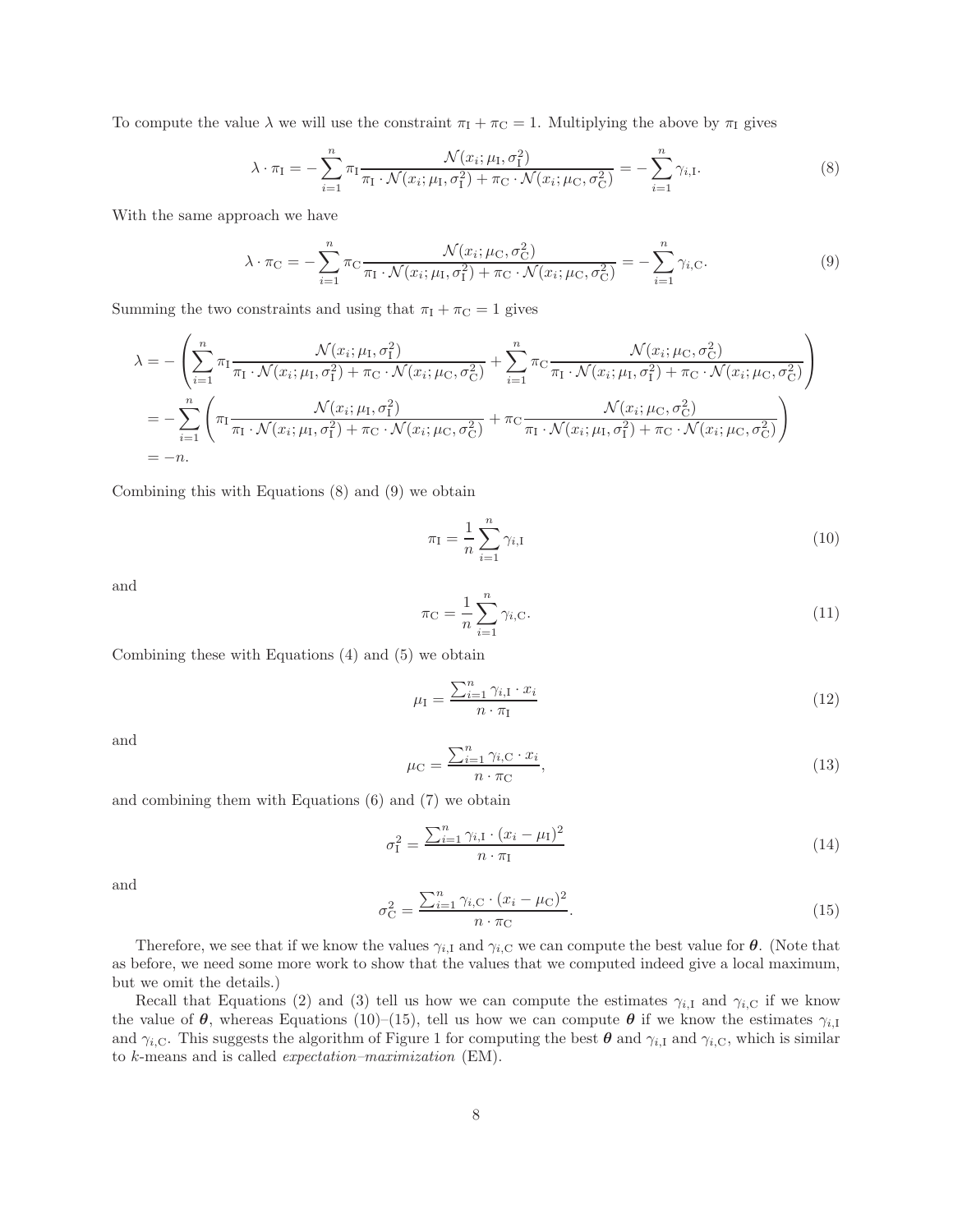

Figure 1: The expectation–maximization (EM) algorithm for learning Gaussian mixtures.

Initially we pick random values for the parameter vector  $\theta$ . Given  $\theta$ , we estimate the probability for each height to be of an Italian or a Chinese woman  $\gamma_{i,1} = \Pr(Z_i = I | X_i = x_i)$  and  $\gamma_{i,C} = \Pr(Z_i = C | X_i = x_i)$ ; this is the *expectation* step. Given these values, we proceed to the *maximization* step, in which we update the parameter vector  $\theta$ . We repeat until we have converged, which can be tested, for instance, by checking that the value of  $\theta$  does not change a lot from the previous round. At the end we obtain our estimate for the best parameters of the model  $\hat{\theta}$  and our estimates for the probabilities  $\Pr(Z_i = I | X_i = x_i)$  and  $\Pr(Z_i = I | X_i = x_i)$ , which induce the soft clustering that we wanted to compute in the first place.

Note that the EM algorithm resembles a lot the k-means algorithm. The expectation step corresponds to assigning points to clusters (there we only allow  $\gamma_{i,1}$  and  $\gamma_{i,C}$  to take the values 0 or 1; instead in the EM algorithm they can take any value in  $[0, 1]$  but in both cases we have the constraint that they sum to 1). The maximization step corresponds to the step of k-means in which we compute the best new centers (as the new means), given the assignment of the points to clusters. Indeed, one can show that the k-means can be viewed as a special case of the EM algorithm, if we put the additional constraint that the variances of the two Gaussian distributions  $\sigma_1^2$  and  $\sigma_C^2$  are very small (tend to zero). In this way, we will end up with a hard clustering by performing, essentially, k-means.

Similar to k means we can show that the EM algorithm converges to some value, which is a local maximum but not necessarily a global one. But whereas the k-means algorithm usually converges fast, the EM can be much slower. Therefore, one trick often used when we want to produce a soft clustering, is to first run k-means and obtain a hard cluster, and then use this assignments to initialize the EM algorithm.

Here we saw one particular example of the EM algorithm, that of learning Gaussian mixtures (actually a special case of that). But note that the EM algorithm is much more general and can be used when we want to learn models that contain latent variables. The technical details might be more involved, but the approach is the same.

#### References

[1] A.-L. Barabási and R. Albert. Emergence of scaling in random networks. *Science*, 286:509–512, 1999.